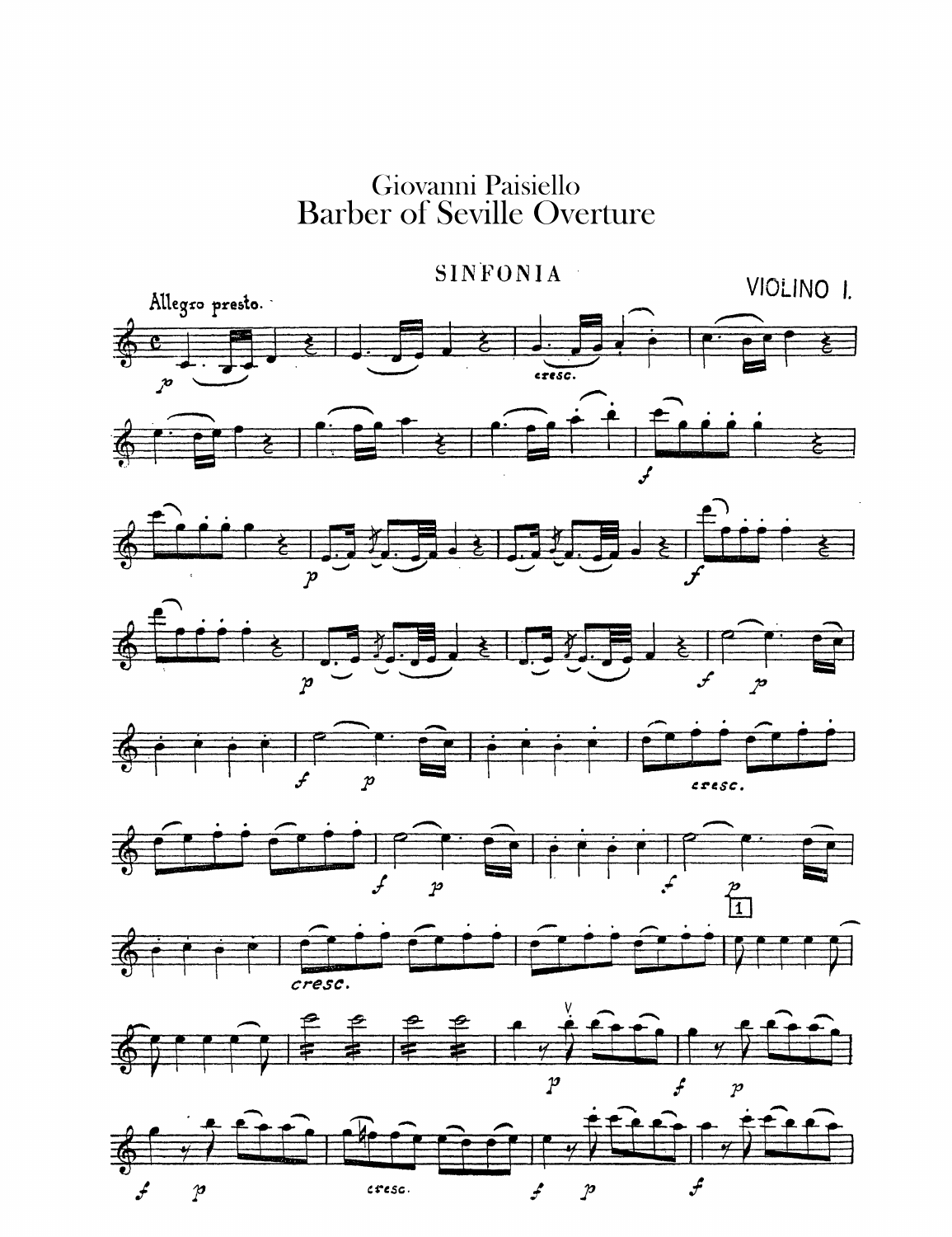

















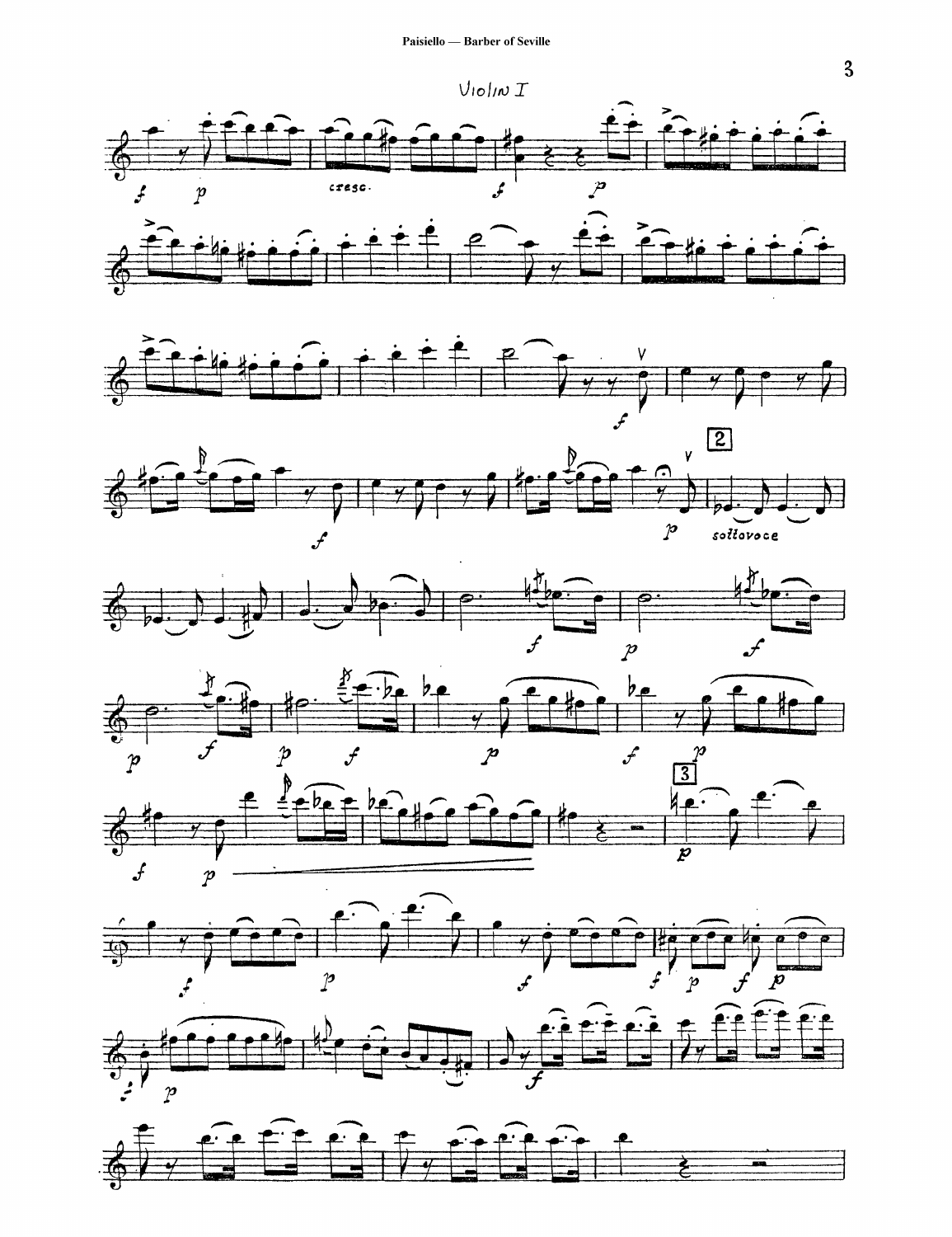Paisiello - Barber of Seville





















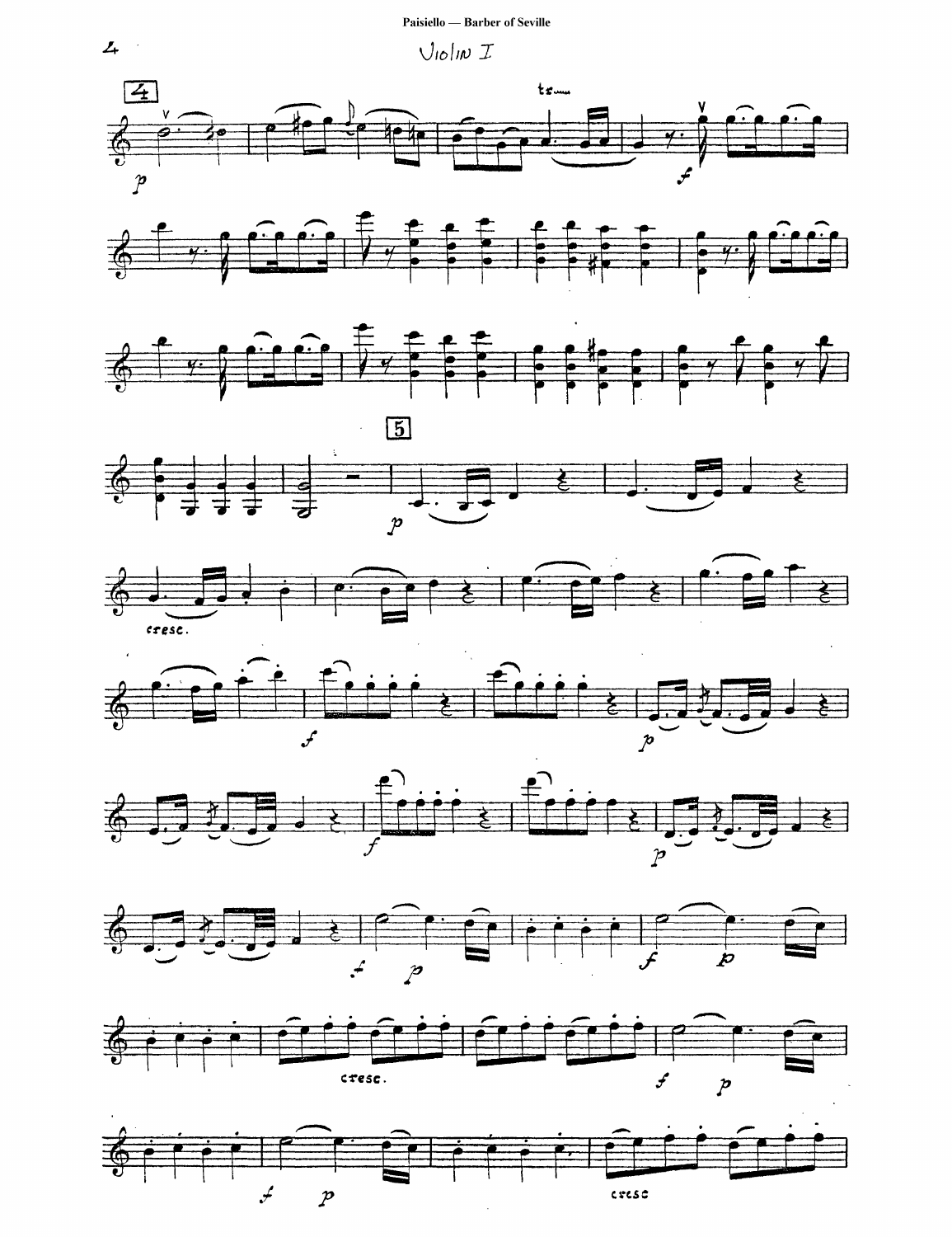$U$ lolin  $T$